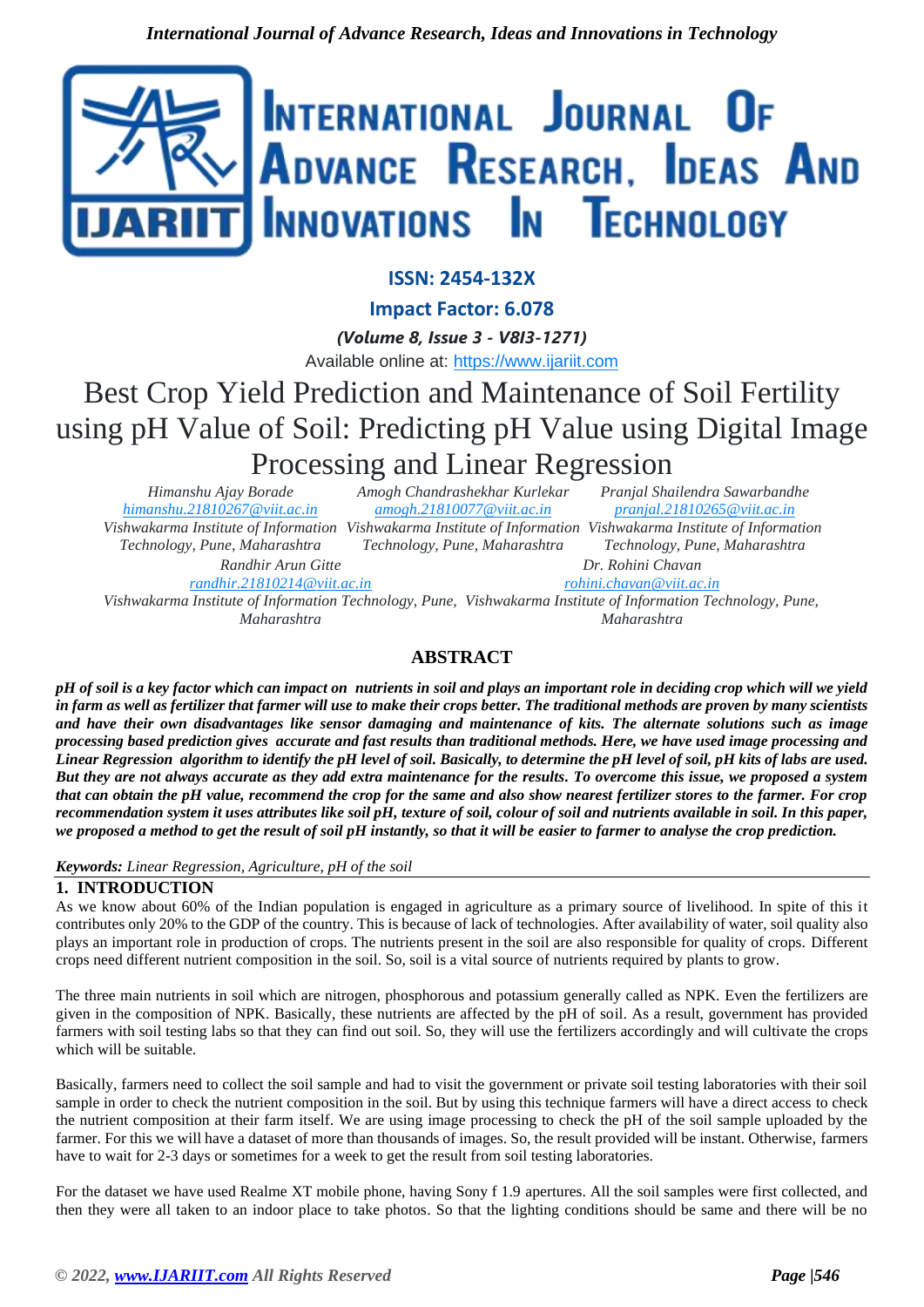problem while removing the background. Also, the background for every soil sample was same. We try to take photo of every soil sample from same angle and position.

## **2. LITERATURE SURVEY**

Agriculture is the oldest and traditional business of our country India. It is more like that every citizen is dependent on agriculture in our ancient times. The traditional method that experts use in the labs is bit longer to get result. Many labs are under the Ministry of Agriculture, Government of India while some are private. Government labs are much cost effective. On the other hand, private labs are much expensive.

For our current project, we referred various research paper based on soil testing and methodologies of soil testing. We mentioned all the papers that we referred in reference section of this paper.

[1] In this paper, researchers proposed a methodology for best crop selection. In this, they collected the data regarding the weather, NPK (Nitrogen, Phosphorous, and Potassium), pH of soil and based on this data, they predicted which crop will be suitable for that particular field of farm. They used classification in their particular paper.

[2] This paper was introduced us the digital image processing method for soil. In this paper, researchers used various algorithms such as Artificial Neural Network (ANN), K-Nearest Neighbour (KNN). The methodology was simple, they first created dataset with images of soil, masked them, extracted features and according the features they did various calculations. They predicted the value of pH using KNN first and ANN afterwards. Using KNN is better than ANN as they got accuracy of 84% while predicting the pH value.

[3] This research paper proposed a method to find out soil colour which will be used for analysing different components of soil. They have used a Classification technique to classify different soil of different colour.

[4] In this paper, the soil from Ramtek region is gathered and using CNN and features extraction they predicted the value of pH and fertilizer recommendation according to the need of farmer.

#### **Traditional Methods for Soil pH Testing**

To test the soil pH, soil sample is taken to laboratories. But traditionally other methods were used. If test is done for checking alkalinity of soil, small amount of water is added to the soil and same amount of vinegar as that of water. If the soil sample is alkaline then bubbles will be produced with a hissing sound. More the bubbles, more alkaline is the soil i.e. higher the pH. When the more acidic vinegar comes in contact with something alkaline, bubbles are produced.

To test the acidity of soil, small amount of water with same amount of baking soda is added to the soil. If the soil is acidic, then there will be vigorous reaction. More vigorous the reaction more is the acidity i.e. lowers the pH. When the more alkaline baking soda comes in contact with the acidic soil, the reaction takes place.

In these traditional methods, the pH was not used to be accurate. We can just identify the acidity or alkalinity of the soil, but not the exact values that we can obtain in modern methods.

## **3. METHODOLOGY**



#### **3.1 Implementation plan of methodology for our project: Best Crop Yield prediction and Maintenance of soil fertility using pH value of soil: Predicting pH value using digital image processing and Linear Regression**

The images of soil are captured by a mobile smartphone with its camera which has aperture f 1.9. All images are of high dimensions, in 8 bit- RGB format and saved in JPG format in Google drive. Then further these photos undergo in certain processes like dimension reduction, masking, pre-processing, augmentation.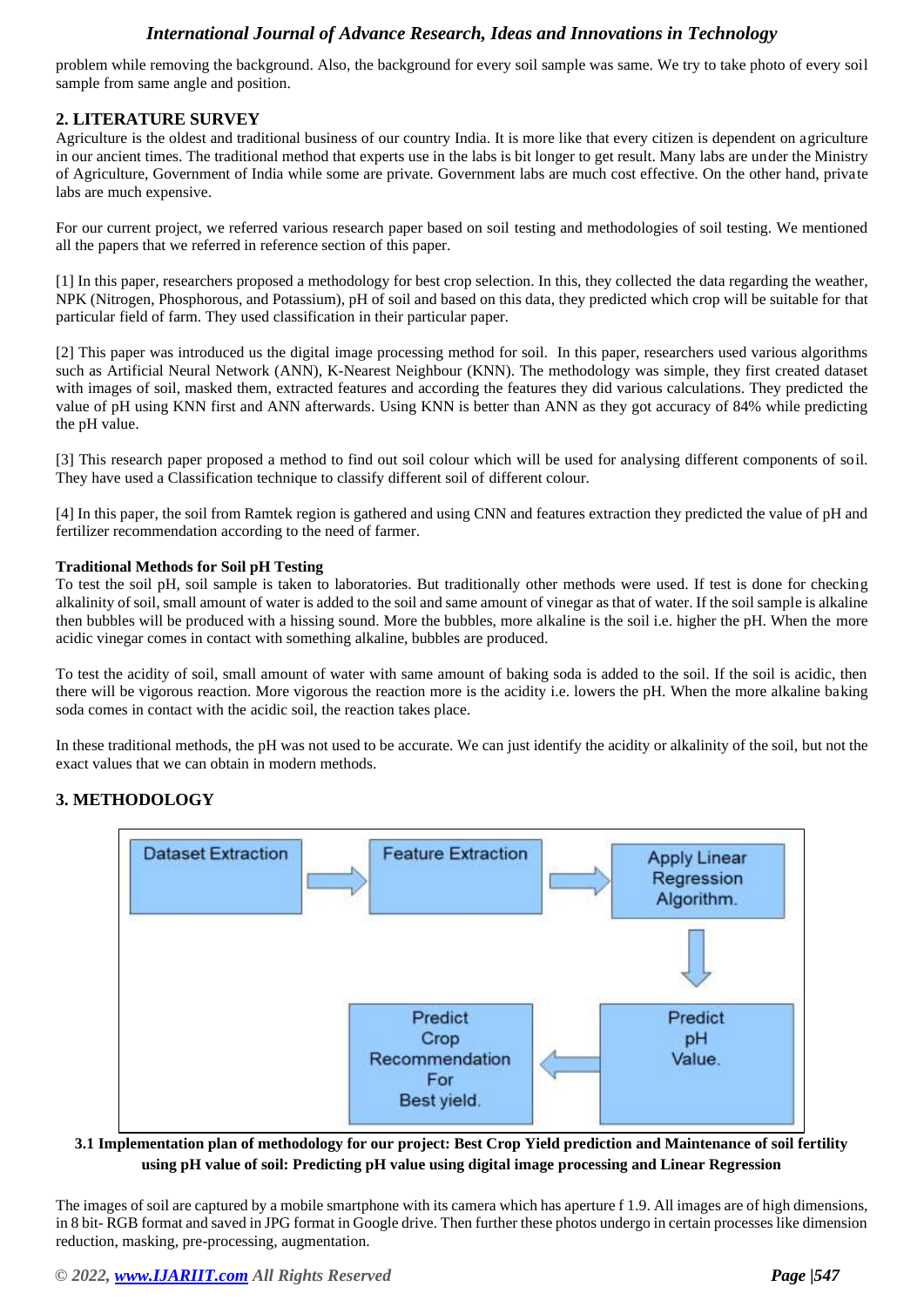#### **3.1 Pre-processing**

- We separated the dataset and pH of that particular image in excel file. In google colab, we are taking from both simultaneously.
- In openCV, generally images are stored in BGR.

```
open_cv_image = open_cv_image[:, :, ::-1].copy()
soilimg.append(open cv image)
```
#### **3.2 Dimension Reduction**

- To get a stable dataset with same light and same dimension and same white background, to make resizable images is good choice.
- Hence, we resize image in 256 \* 256 dimensions. By doing this, we got the prefect dataset for this.

```
for i in range(len(soilimg)):
 resized.append(cv2.resize(soilimg[i], (256,256), interpolation = cv2.INTER_AREA))
```
#### **3.3 Feature Extraction**

- For feature extraction, we did the masking. For this, as the brown images pixels are less than 90 and white images pixels greater than 90We made pixels greater than 90 is equal to 0.
- After masking, getting the RGB features became easy. We extracted the values of RGB as features and plotted them.





**3.2 Soil Image before masking 3.3 Soil Image after masking**



**3.4 R/G/B plotted against samples of soil**

• Also, HSV (Hue Saturation Value) plays important role here. We found out these values and plotted them against the soil samples.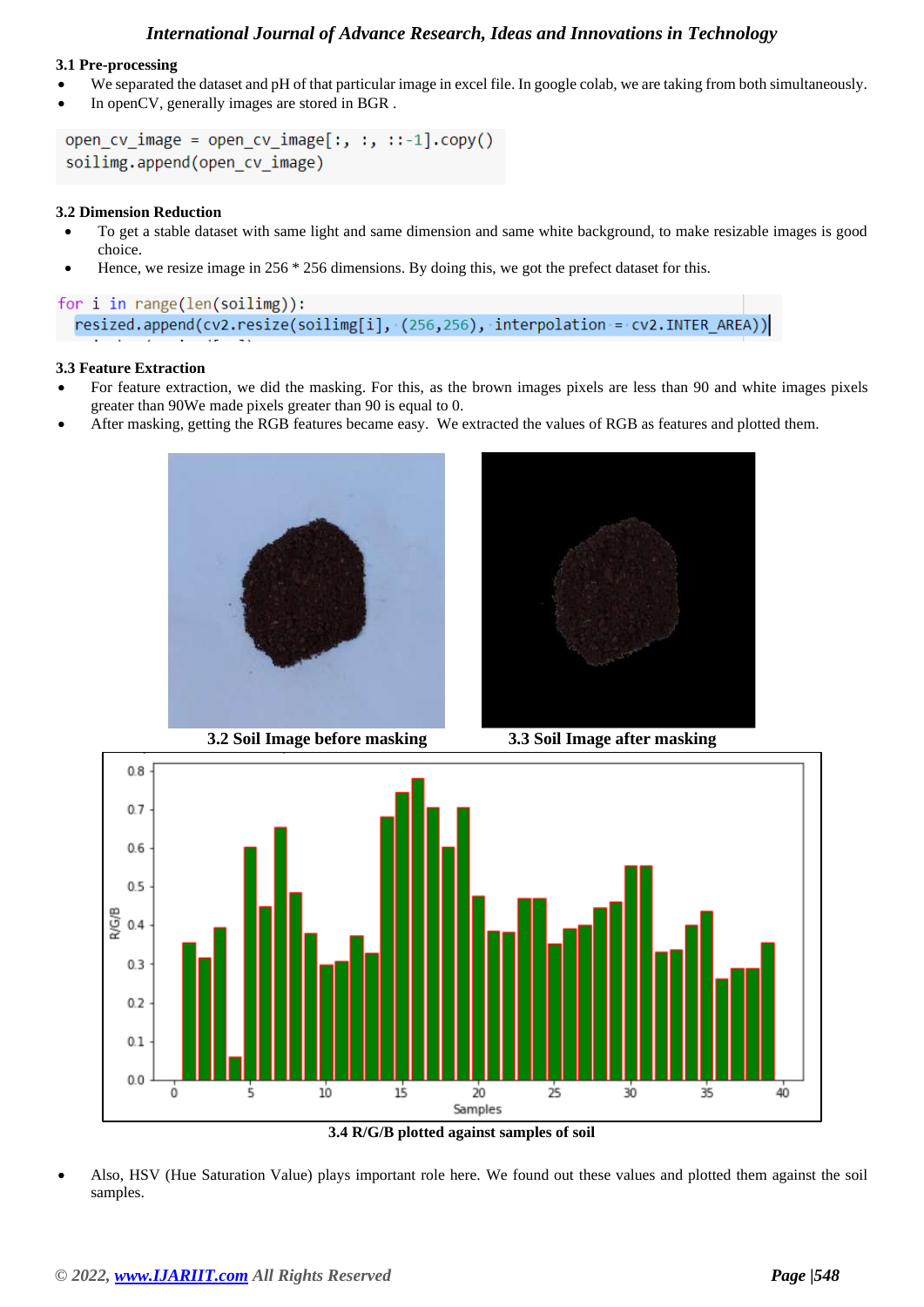

**3.5 H/S/V plotted against samples of soil**

#### **3.4 Augmentation:**

• For making any dataset able to validate and test, we need to augment that data. Here we used image generator function to augment the images.

```
width shift range=.2,
height_shift_range=.2,
rotation range=45,
horizontal flip = True,
vertical flip=True)
```
• And then we stored all augmented photos, extracted features in Google Drive. Hence, using it in our next part i.e. for linear regression.

#### **3.5 Main Algorithm:**

| Table 3.6 Features extracted from images of soil |                           |  |
|--------------------------------------------------|---------------------------|--|
| $Mean_R$                                         | 19.6370362222413          |  |
| Mean G                                           | 12.796971974355397        |  |
| Mean B                                           | 12.312919029822716        |  |
| Mean H                                           | 12.601635272686298        |  |
| Mean S                                           | 34.371478182055576        |  |
| Mean V                                           | 19.929198268568996        |  |
| S <sub>1</sub>                                   | Mean saturation           |  |
| S <sub>2</sub>                                   | Mean Saturation+ Mean Hue |  |

The extracted features of images of soil are put together in table 3.6. According to [2], the S2 value i.e. mean saturation+ mean Hue value. Here S1 is a mean value of saturation. As it consists of array with all the pixels of saturation.

## **4. RESULT AND DISCUSSION**

- Linear Regression: It is a machine learning algorithm which is used to predict any data of pH of soil when required dataset is given. Its coefficient gives the value of co-relation gives performance of regression. The regression value is good between 0.8- 0.99. The Value between 0.8-0.99 is considered as best for algorithm.
- According to [2], the two matrixes which are termed as S1 and S2 in our research paper give higher co-relation value. We tested both of them in our algorithm and we got the same result as they are showing same high co-relation.

|              | Lower Co-relation         | 0.83412 |
|--------------|---------------------------|---------|
| $\mathsf{C}$ | <b>Higher Co-relation</b> | 0.86123 |